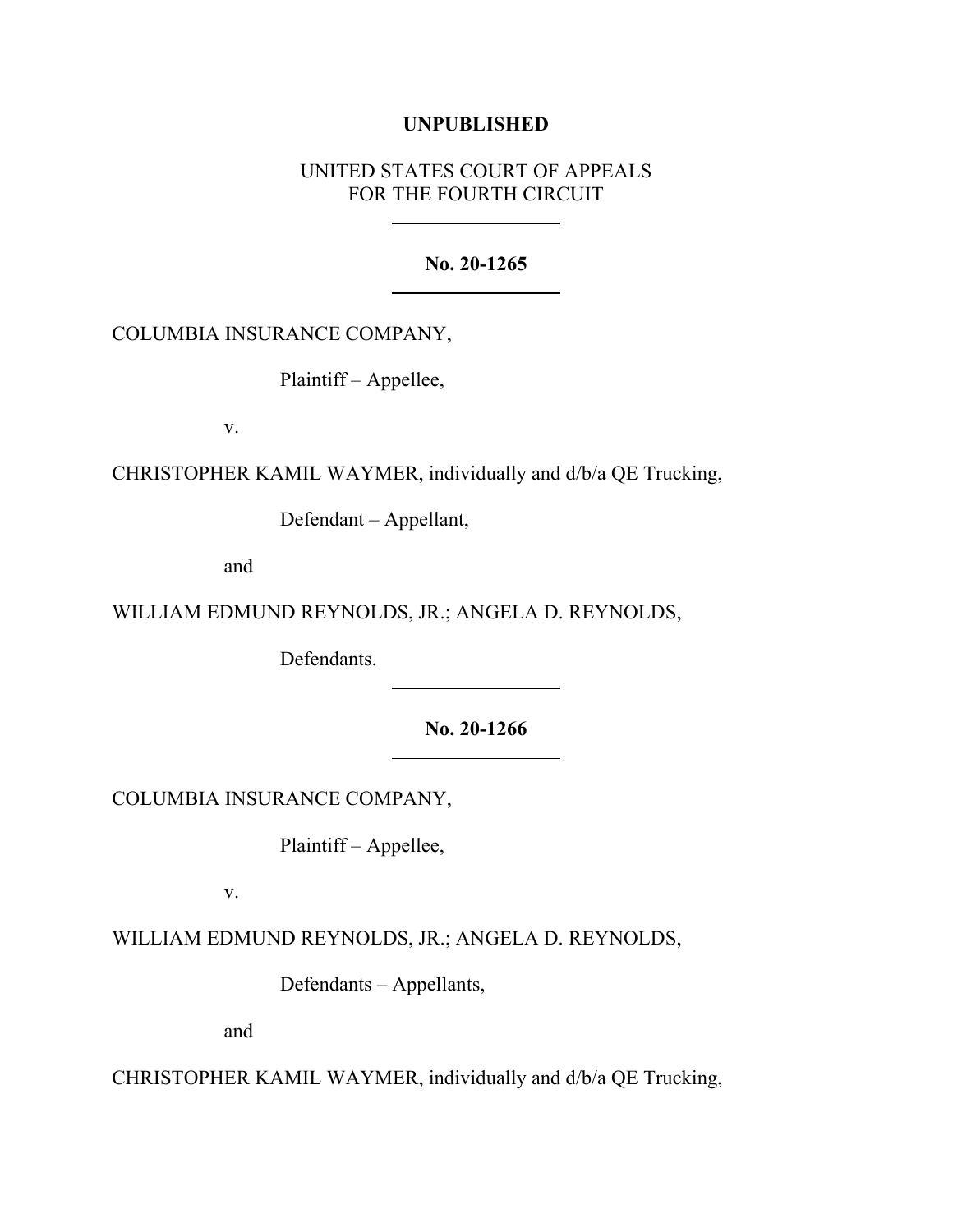Defendant.

# **No. 20-1267**

CHRISTOPHER KAMIL WAYMER, individually and d/b/a QE Trucking,

Plaintiff – Appellant,

v.

COLUMBIA INSURANCE COMPANY,

Defendant – Appellee,

and

JAMES C GREENE COMPANY; O W RAY,

Defendants.

Appeals from the United States District Court for the District of South Carolina, at Charleston. Richard M. Gergel, District Judge. (2:18-cv-02975-RMG; 2:19-cv-00260- RMG)

Argued: March 11, 2021 Decided: June 22, 2021

Before KING, WYNN, and HARRIS, Circuit Judges.

Affirmed by unpublished per curiam opinion.

**ARGUED:** Kathleen Chewning Barnes, BARNES LAW FIRM, LLC, Hampton, South Carolina; Bert Glenn Utsey, III, CLAWSON FARGNOLI UTSEY, LLC, Charleston, South Carolina, for Appellants. Charles Mitchell Brown, NELSON MULLINS RILEY & SCARBOROUGH, LLP, Columbia, South Carolina, for Appellee. **ON BRIEF:** Mark B. Tinsley, GOODING & GOODING, PA, Allendale, South Carolina, for Appellants Angela Reynolds and William Edmund Reynolds, Jr. A. Mattison Bogan, Brian P. Crotty, Blake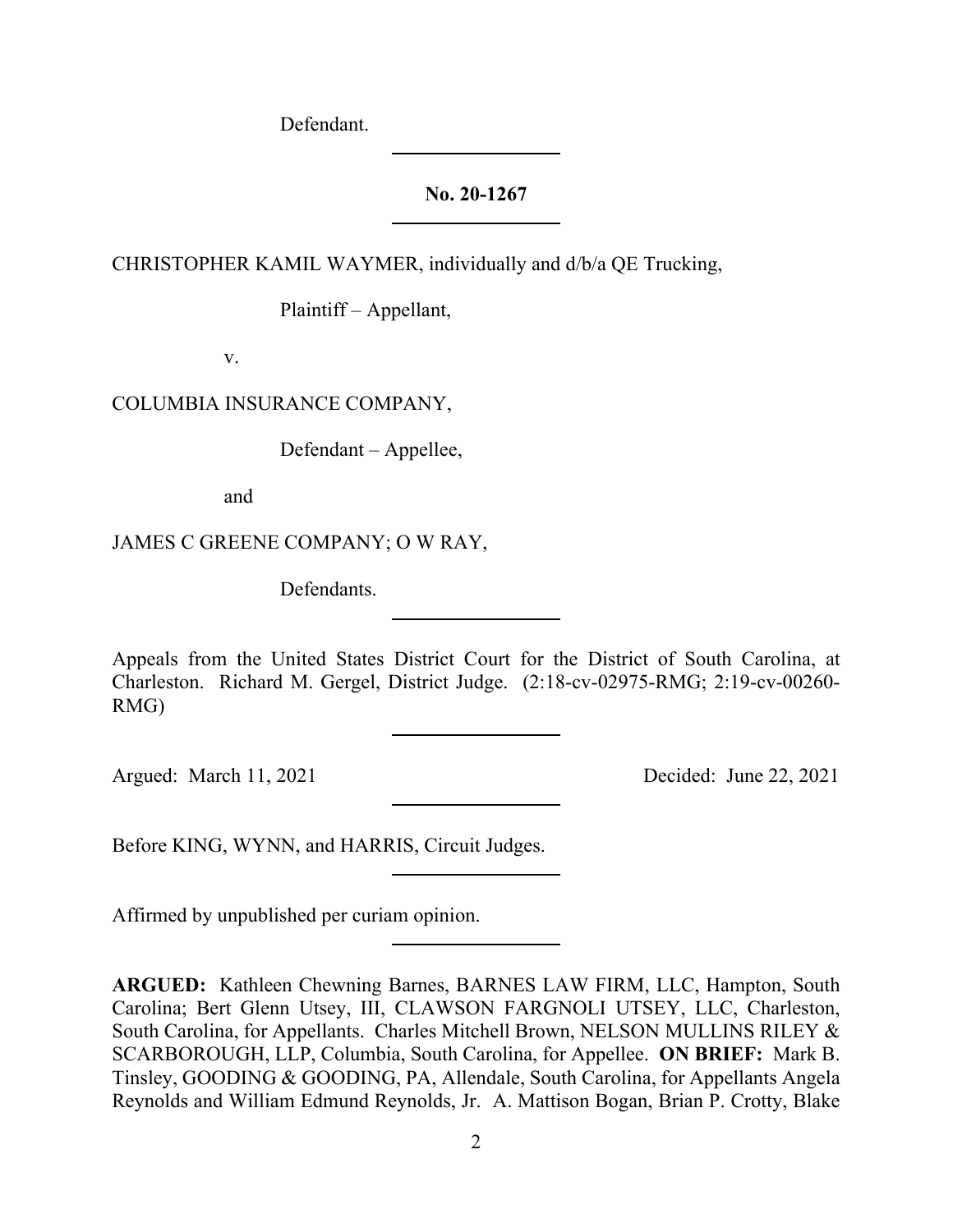T. Williams, NELSON MULLINS RILEY & SCARBOROUGH, LLP, Columbia, South Carolina, for Appellee.

Unpublished opinions are not binding precedent in this circuit.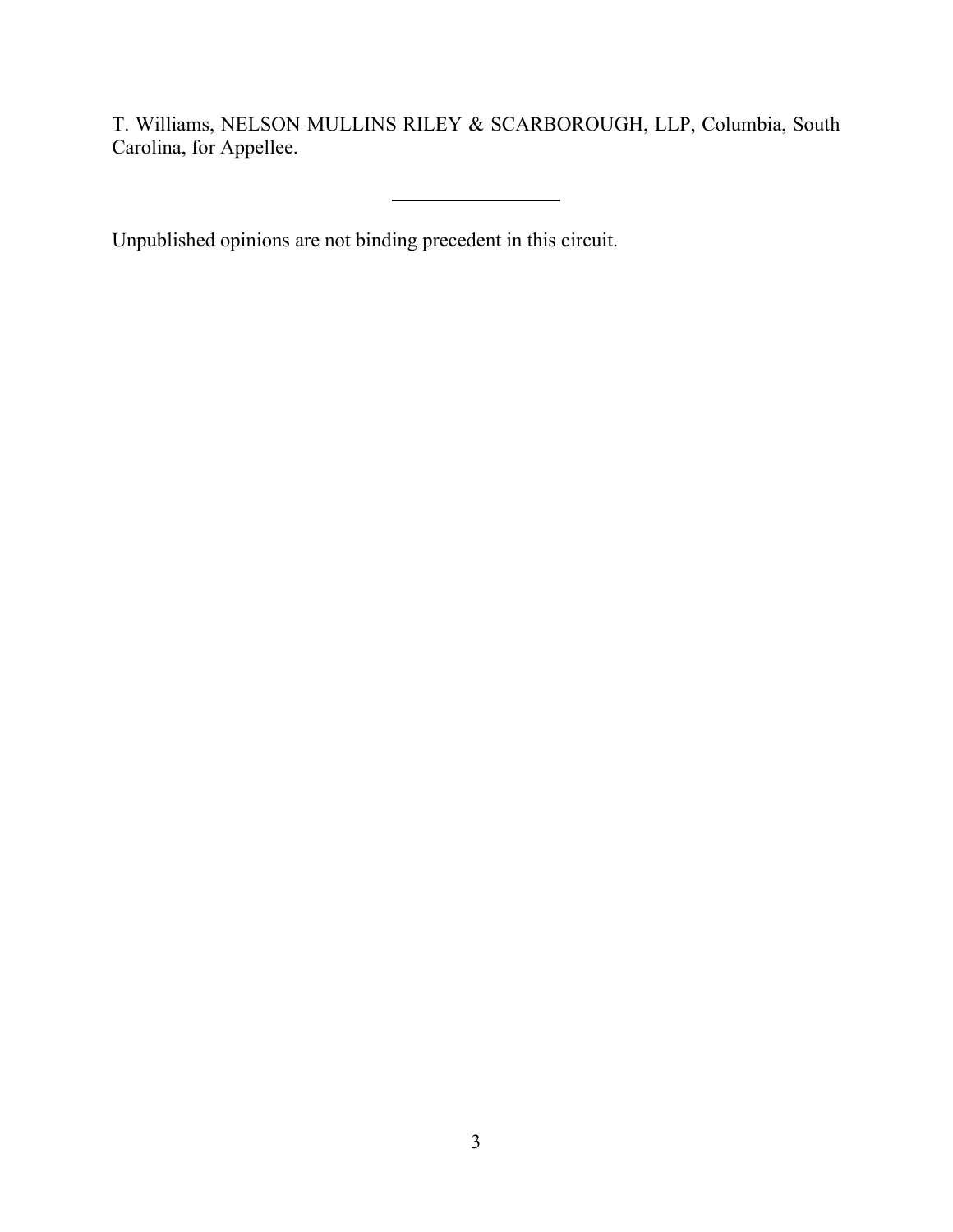PER CURIAM:

In these consolidated appeals, we consider an insurance dispute arising out of the handling of two related personal injury claims. The claimants, William and Angela Reynolds, were seriously injured in a car accident involving a driver insured by Columbia Insurance Company (CIC). In the months that followed, the Reynoldses' attorney made two time-limited settlement demands on CIC. CIC rebuffed both, explaining that the first imposed an unreasonable deadline and the second included terms to which it could not agree. CIC separately offered – and has since paid – the full \$1 million limits on its driver's insurance policy.

At issue is whether CIC engaged in bad faith insurance practices under South Carolina law when it rejected the Reynoldses' settlement demands, rendering it liable for the full amount of damages arising from the accident. The district court granted summary judgment to CIC, holding that no reasonable jury could find that CIC violated its state-law duty to act in good faith toward its insured. For the reasons given by the district court in its well-reasoned opinion, we now affirm.

## **I.**

#### **A.**

On December 16, 2013, William and Angela Reynolds suffered severe injuries when the car they were driving hit Christopher Waymer's logging truck. An investigating officer later determined that Waymer had failed to yield the right of way and so was at fault.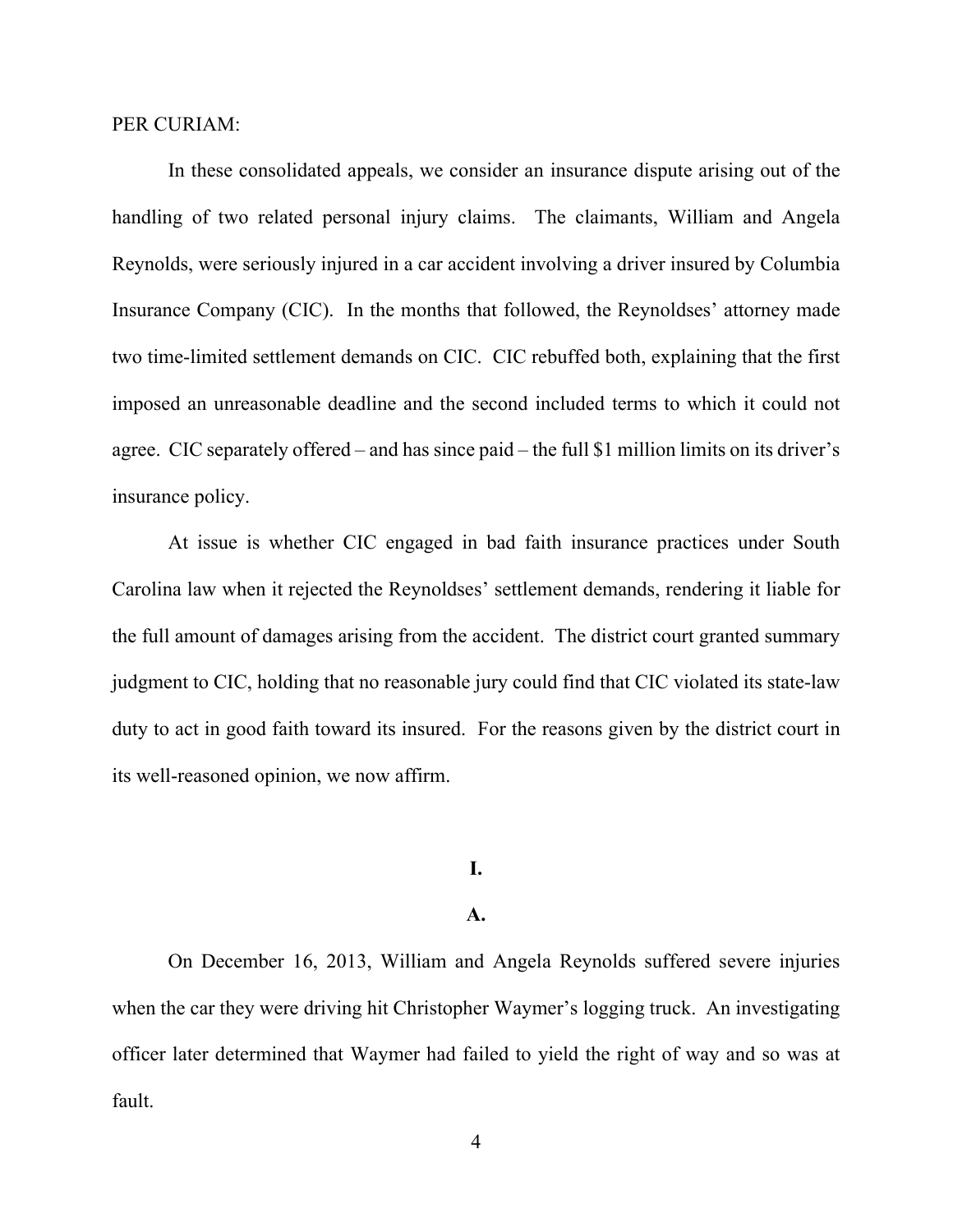Two weeks later, the Reynoldses, still in the hospital, hired attorney Mark Tinsley to represent them in their personal injury claims against Waymer. Tinsley quickly began his investigation, requesting hospital records from the Medical University of South Carolina (MUSC) to substantiate the Reynoldses' injuries. In part because MUSC does not release records until after patient discharge, Tinsley did not receive a first, stillincomplete set of records for Mr. Reynolds until January 27, 2014, and for Mrs. Reynolds until February 5, 2014.

In the meantime, Tinsley began to discuss his clients' claims with representatives from Columbia Insurance Company (CIC), which insured Waymer's truck with a \$1 million liability policy. On January 9, 2014, Tinsley spoke with CIC's outside insurance adjuster, informing him of the severity of his clients' injuries and indicating that he would demand the full \$1 million policy limits. CIC then assigned an internal claims administrator to the file and retained an attorney, Jay Saleeby, to represent Waymer. On January 20, 2014, CIC raised the amount it had set aside for a potential payment to the Reynoldses – the "reserves" on their claims – to the policy limits of \$1 million.

On January 23, 2014, Tinsley made the first of the settlement demands at issue: a ten-day offer to settle the Reynoldses' claim for the \$1 million policy limits (the "January Settlement Demand"). At that time, as noted above, Tinsley had yet to begin receiving partial hospital records for either of the Reynoldses. And Tinsley's demand letter, while describing the extent of his clients' injuries, provided no substantiating medical records or bills. Instead, it simply asserted that "[t]he value of these claims clearly exceeds the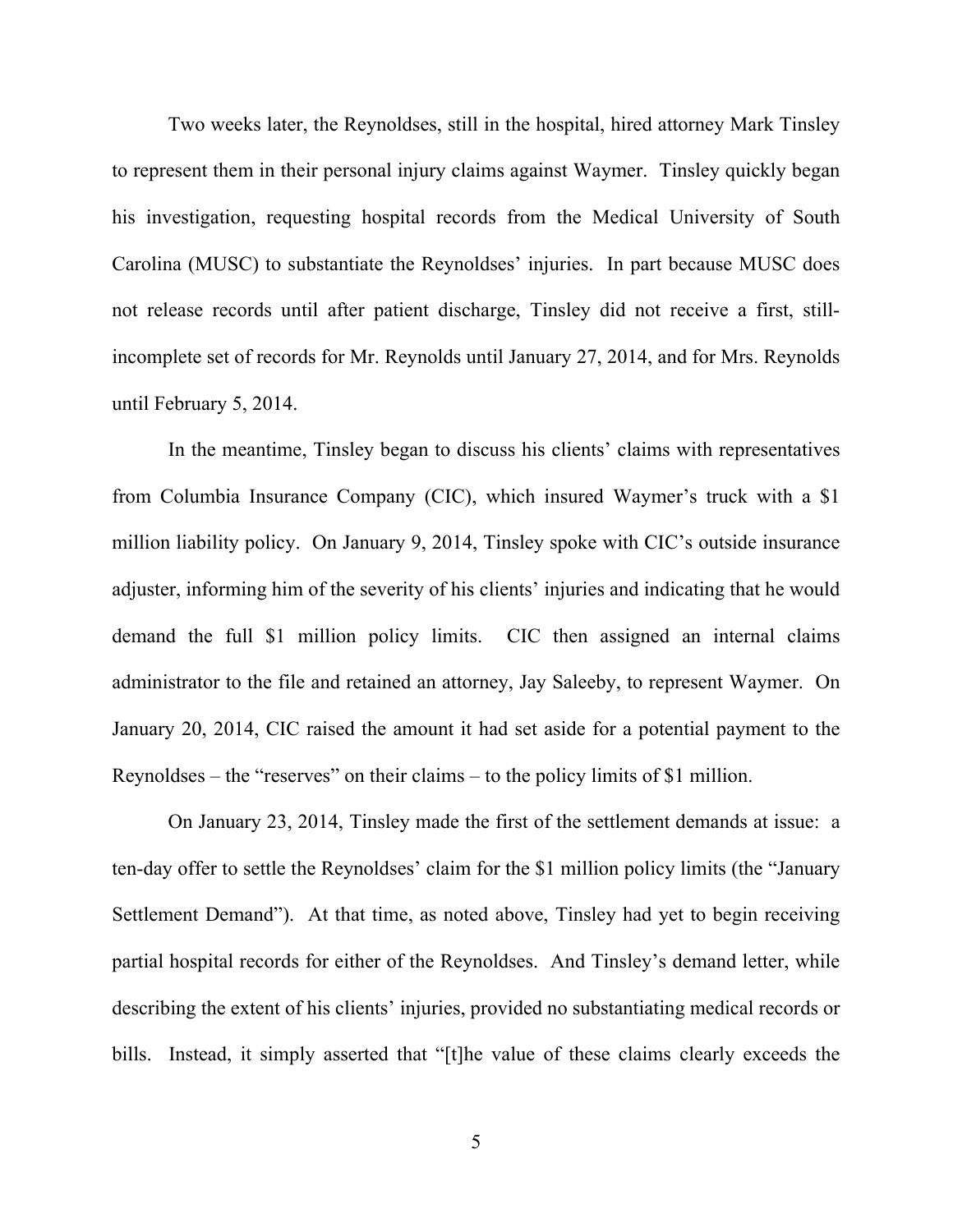available insurance coverage," and gave CIC a ten-day deadline for response, after which the offer would be "irrevocably withdrawn." J.A. 393.

On January 31, 2014 – roughly halfway through the response period – Saleeby, the lawyer CIC had hired for Waymer, contacted Tinsley and explained that CIC was "in the process of gathering information so that there can be a reasonable opportunity to evaluate [his] clients' claims." J.A. 399. At that point, CIC had only Tinsley's own reports and two air-ambulance bills, which noted over \$60,000 in costs and offered initial impressions of the Reynoldses' injuries. At Saleeby's request, Tinsley sent him signed authorizations so that Saleeby could seek hospital records on his own. But Tinsley cautioned that the authorizations were not intended to "waive or extend" the ten-day deadline, nor give CIC a chance to "merely validate what [Tinsley already had] told the insurance company about the injuries." J.A. 404. Again, at that point Tinsley himself was still in the process of collecting a first round of partial medical records for the Reynoldses. The deadline in the January Settlement Demand expired without action by CIC.

At the beginning of April 2014, Tinsley's office forwarded to CIC the Reynoldses' full hospital records and bills. Those records substantiated medical costs to date of \$407,595.15 for Mr. Reynolds, and \$273,638.84 for Mrs. Reynolds. Three weeks later, CIC offered to pay the full \$1 million policy limits.

In mid-May, the Reynoldses – through Tinsley – rejected CIC's policy-limits offer and responded with a second demand of their own (the "May Settlement Demand"). In this second demand, Tinsley alleged that CIC had violated its state-law duty of good faith and fair dealing toward its insured, Waymer, when it declined to settle the claims against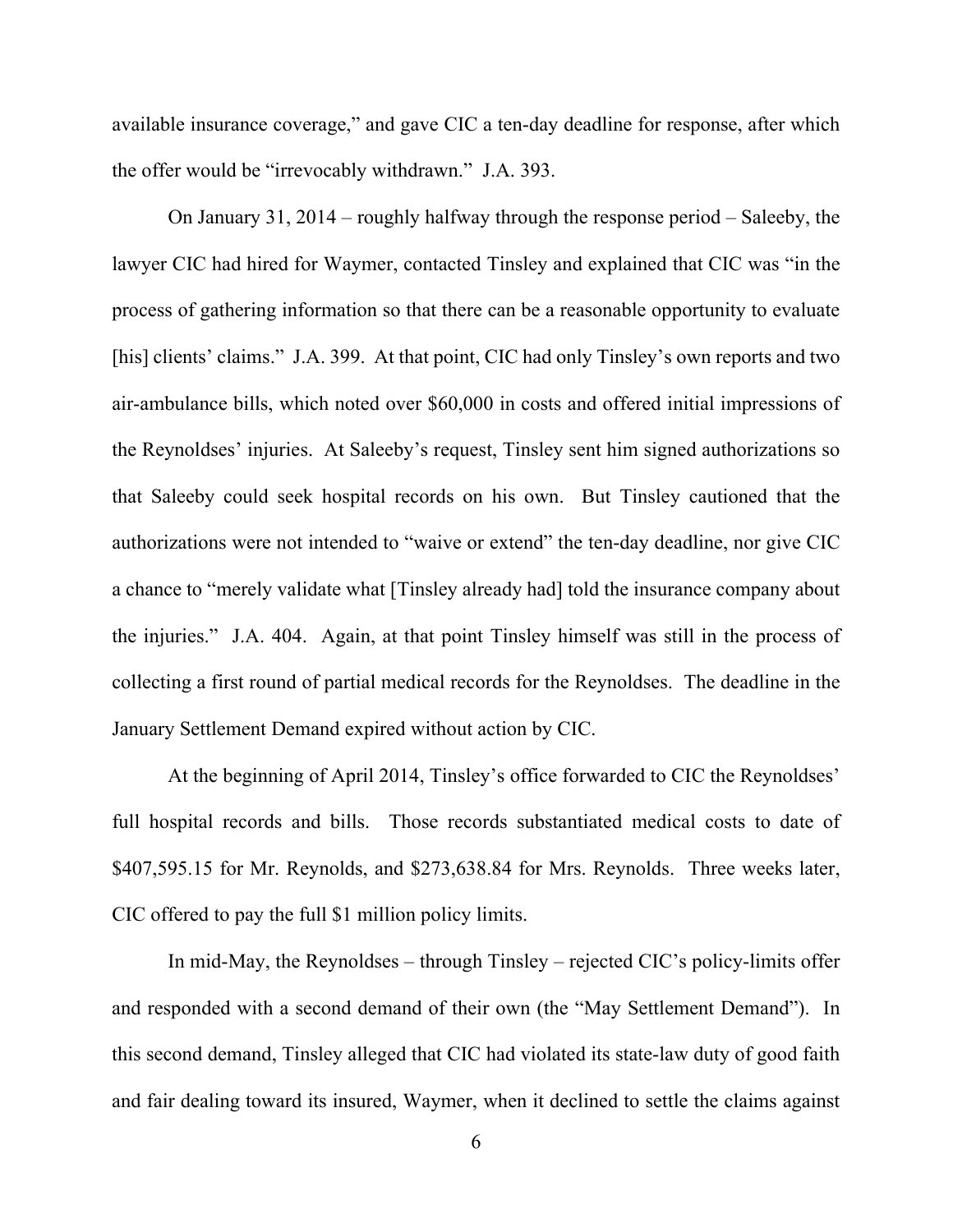him in January. As a result, Tinsley believed CIC now could be liable to Waymer – and, by extension, the Reynoldses – under South Carolina's *Tyger River* doctrine for *all*  damages the Reynoldses might recover in a tort suit against him, notwithstanding the limits of his policy with CIC. *See Tyger River Pine Co. v. Md. Cas. Co*., 170 S.E. 346, 348 (S.C. 1933).

Tinsley then offered CIC a "final chance" to settle the case – this time, with a fifteenday deadline – and proposed two options. Under the first, the parties would skip over any trial on liability or damages, litigating only whether CIC acted in bad faith when it rejected the January Settlement Demand. If the jury found bad faith, CIC would pay the Reynoldses \$3.5 million, a figure intended to capture the likely extent of their damages; if the jury found no bad faith, then CIC would pay the \$1 million policy limits. Under the second option, the parties would litigate the extent of the Reynoldses' injuries as well as the existence of bad faith on CIC's part. If the jury found CIC liable in bad faith, then CIC would pay whatever the jury found the Reynoldses' damages to be – without any right to appeal that verdict as excessive. If the jury found CIC had not acted in bad faith, then CIC again would owe the \$1 million policy limits. Under either option, CIC would have to waive certain defenses regarding the real party in interest and the applicability of any release given by the Reynoldses. CIC rejected both proposals but reiterated its offer to pay the policy limits.

With no settlement in sight, the Reynoldses litigated their accident claims against Waymer in state court. After Waymer conceded liability, a special referee awarded \$3.5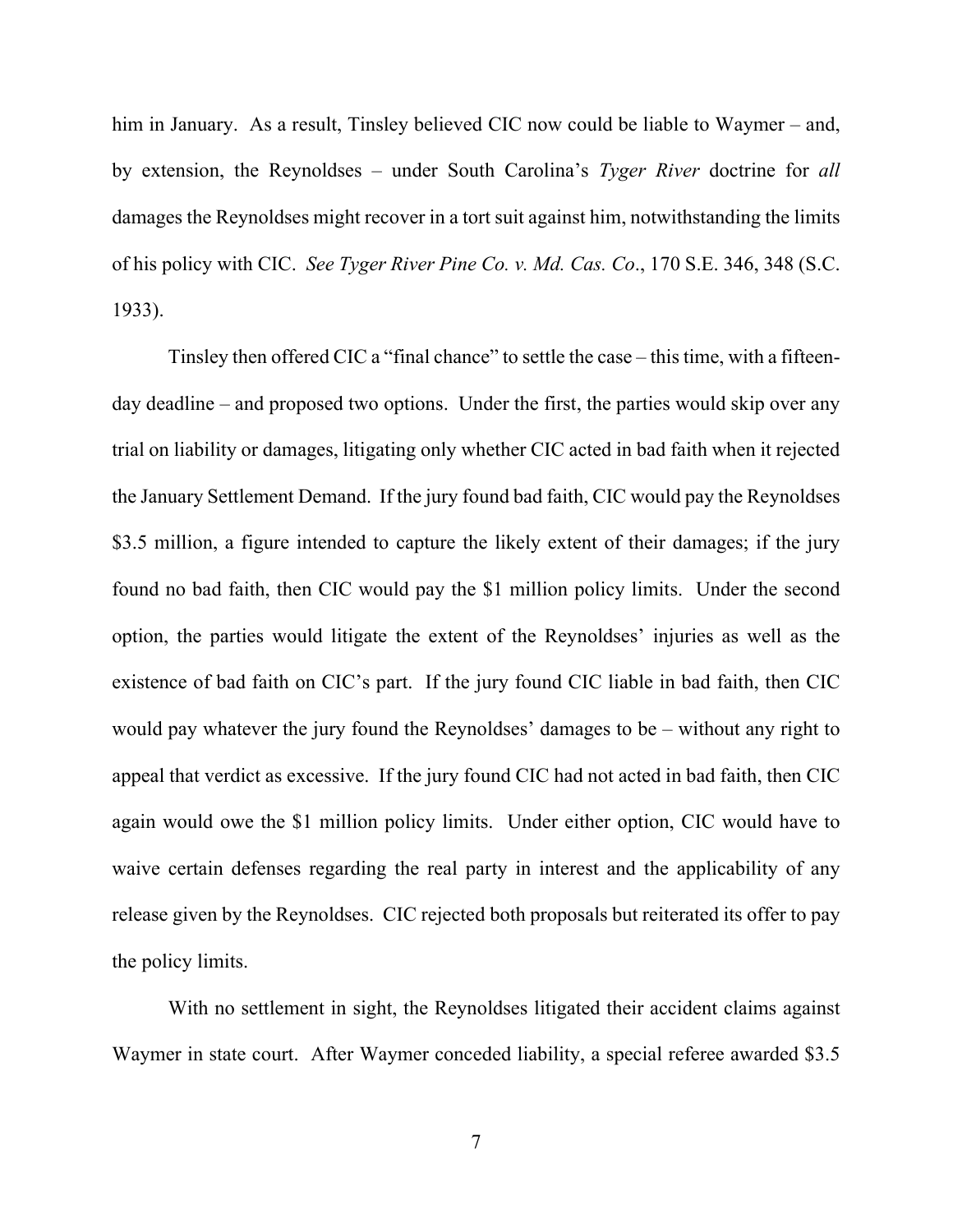million to Mrs. Reynolds and \$3 million to Mr. Reynolds. CIC then paid the Reynoldses the \$1 million in Waymer's policy.

#### **B.**

In this appeal, we consider two consolidated cases that present the same underlying question: Did CIC violate its state-law duty to act in good faith toward its insured, Waymer, when it rejected the Reynoldses' settlement demands in either January or May of 2014?

The litigation began with an action filed by CIC in federal district court. CIC sought a declaratory judgment that its failure to accept the January Settlement Demand did not constitute bad faith under South Carolina law, given the short deadline Tinsley had imposed, his failure to document the Reynoldses' injuries, and CIC's inability to acquire supporting records so soon after the accident. Waymer and the Reynoldses opposed that request and asked the court for a different declaration: that CIC *had* acted in bad faith, first when it rejected the January Settlement Demand and again when it rejected the May Settlement Demand. Meanwhile, Waymer brought a separate tort claim against CIC in state court, alleging its bad faith refusal to settle. CIC removed that case to federal court, where the cases were consolidated, and then moved for summary judgment on all claims.

The district court granted CIC's motions and entered summary judgment in its favor. *See Columbia Ins. Co. v. Reynolds*, 438 F. Supp. 3d 614, 617 (D.S.C. 2020). The court began its thoroughly reasoned opinion by describing South Carolina's "cause of action for bad faith refusal to settle." *Id.* at 620. As the court explained, South Carolina law imposes on insurers a duty to their insured "to settle a personal injury claim covered by the policy,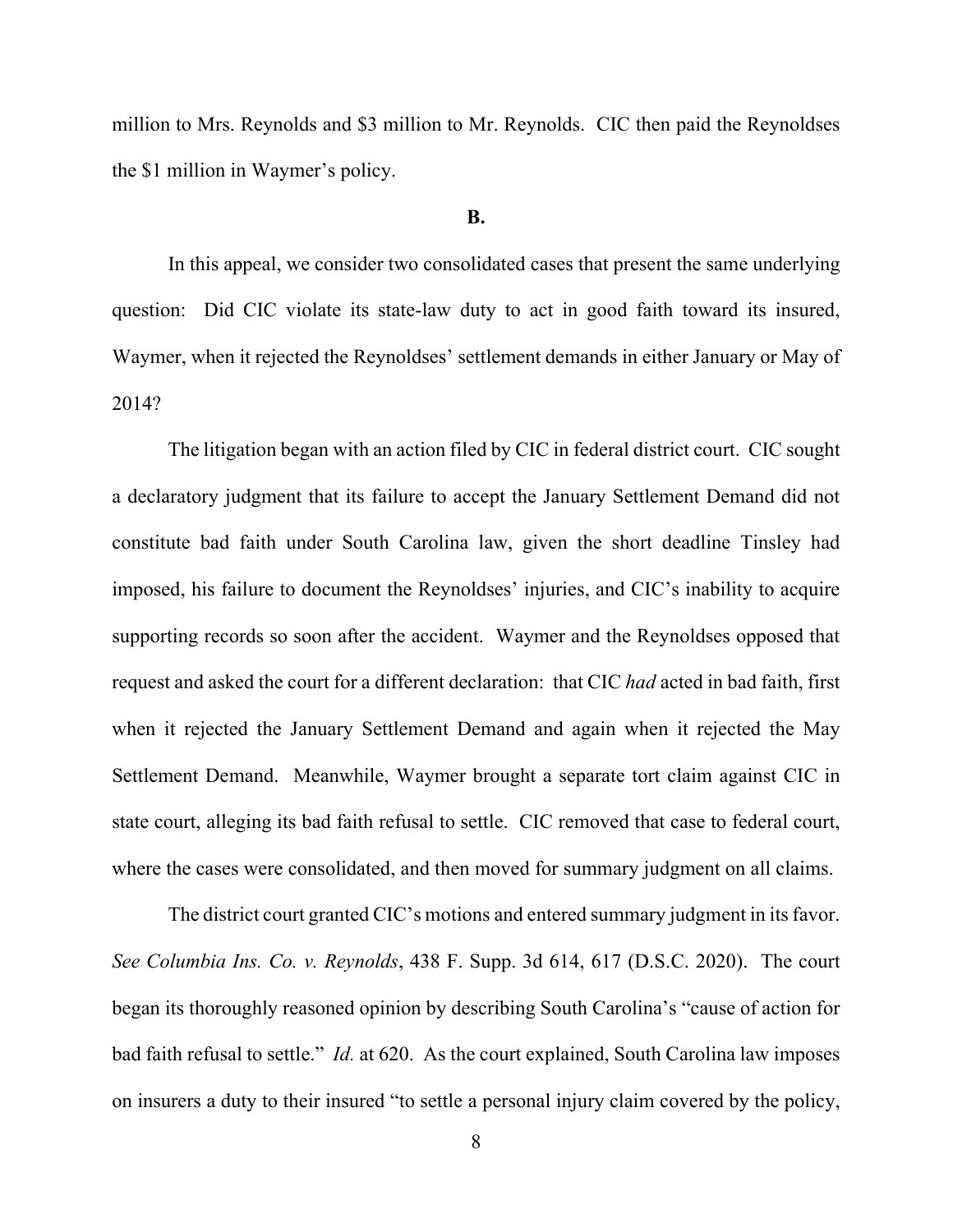if settlement is a reasonable thing to do." *Id.* (quoting *Trotter v. State Farm Mut. Auto. Ins. Co*., 377 S.E.2d 343, 349 (S.C. App. 1988)). And if an insurer unreasonably refuses to settle a covered claim within the policy limits, then it will be liable for the entire amount of the judgment obtained against the insured, even if that amount exceeds the policy limits. *See Doe v. S.C. Med. Malpractice Liab. Joint Underwriting Ass'n*, 557 S.E.2d 670, 674 (S.C. 2001) (citation omitted).

As the district court recognized, this doctrine provides substantial protection to the insured. Indeed, under South Carolina's *Tyger River* doctrine, an insurance company must "sacrifice its interests in favor of" those of the insured when a conflict of interest as to settlement arises. *Reynolds*, 438 F. Supp. 3d at 620 (quoting *Tyger River*, 170 S.E. at 348). But the critical issue remains "'whether there was a reasonable basis' for the carrier's actions," taking into account the best interests of the insured. *Id.* (quoting *Vanderhall v. State Farm Mut. Auto. Ins. Co*., No. 4:14-518-RMG, 2015 WL 1507838, at \*4 (D.S.C. Mar. 30, 2015)); *see also Tyger River*, 170 S.E. at 349 (explaining that insurer owed duty to settle "if that was the reasonable thing to do").

Whether an insurer has unreasonably refused to settle, the court explained, turns on the totality of the circumstances and is a question for the jury, "[s]o long as there is sufficient evidence in support of a bad faith claim on which a rational factfinder could return a verdict for the insured." *Reynolds*, 438 F. Supp. 3d at 620. But here, reviewing the record in the light most favorable to the nonmoving parties – the Reynoldses and Waymer – the court concluded that no reasonable jury could find that CIC had refused to settle unreasonably and in bad faith. *Id.* at 620, 622–23.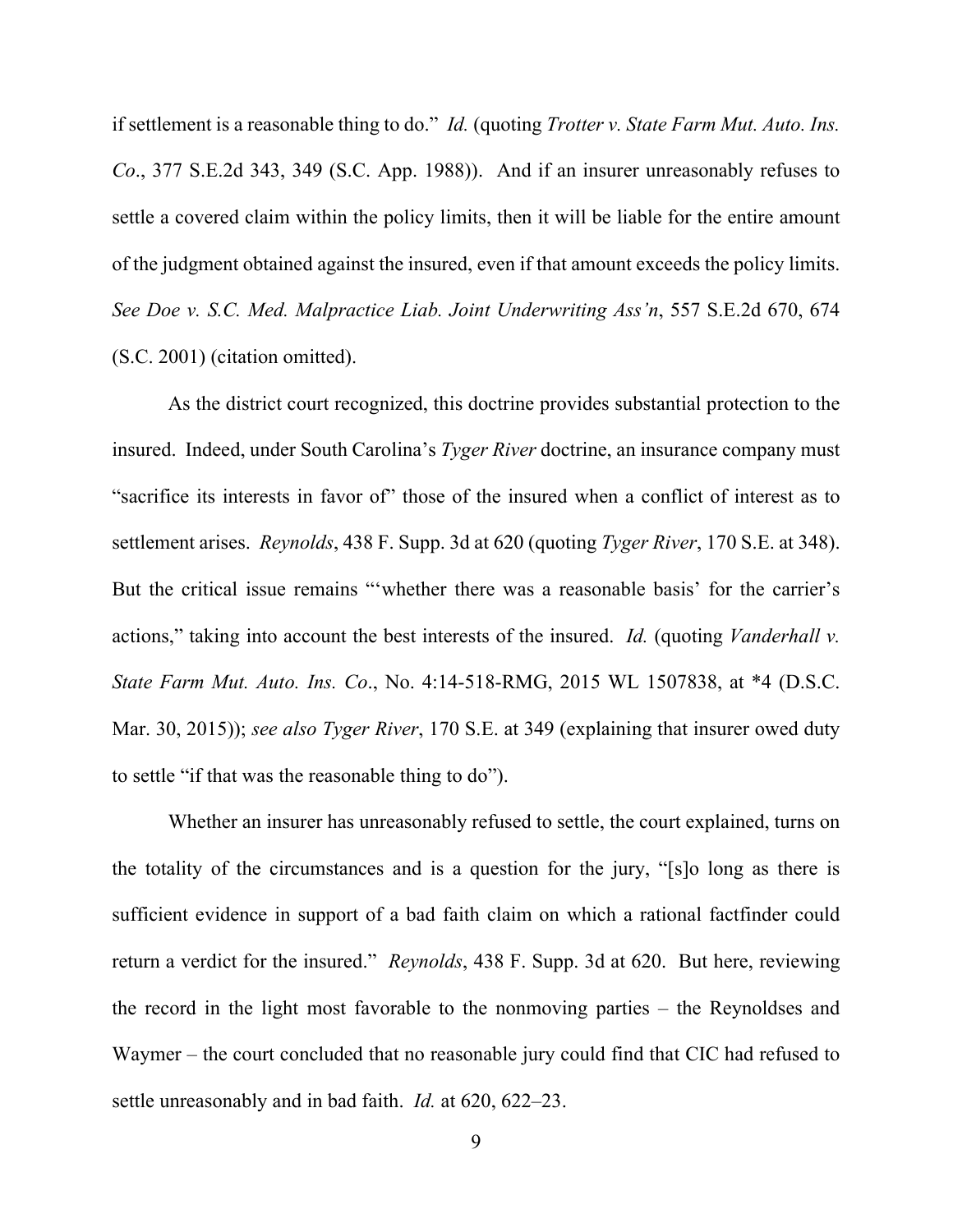The court began with the ten-day January Settlement Demand, which presented one key question: "[W]hether an insurance carrier, faced with a substantial policy limits demand with a short response time unilaterally imposed by the plaintiff's counsel at the outset of a case, has the right to conduct a reasonable investigation before its failure to accept the settlement demand constitutes a bad faith refusal to settle." *Id.* at 621. Drawing on cases from other jurisdictions, the court found that insurers like CIC do have such a right. *Id.* The "linchpin" of insurer liability on a bad faith claim, the court explained, is "*unreasonable* delay" in offering up its policy limits. *Id.* (quoting *Noonan v. Vt. Mut. Ins. Co*., 761 F. Supp. 2d 1330, 1336 (M.D. Fla. 2010)). And an insurer does not delay unreasonably when, acting diligently, it conducts a reasonable investigation before acceding to a settlement demand. Any rule to the contrary, the court concluded, "would 'starv[e] the insurer of the information needed to make a fair appraisal of the case' and undermine the adversarial system." *Id.* (quoting *Wade v. EMCASCO Ins. Co*., 483 F.3d 657, 669 (10th Cir. 2007)).

Applying those principles, the district court held that no reasonable jury could find bad faith in CIC's failure to accept the January Settlement Demand within ten days, before "conduct[ing] a basic investigation" or "review[ing] . . . the relevant medical records." *Id.* at 622. It was true, the court recognized, that read most favorably to the nonmoving parties, the record showed that CIC was aware almost from the start that "this was likely a policy limits case" – as reflected, for instance, by CIC's early decision to raise the reserves on the Reynoldses' claims to the full \$1 million policy limits. *Id.* at 621. But it also was the case that at the time of the January Settlement Demand, CIC had not been able to "validate[]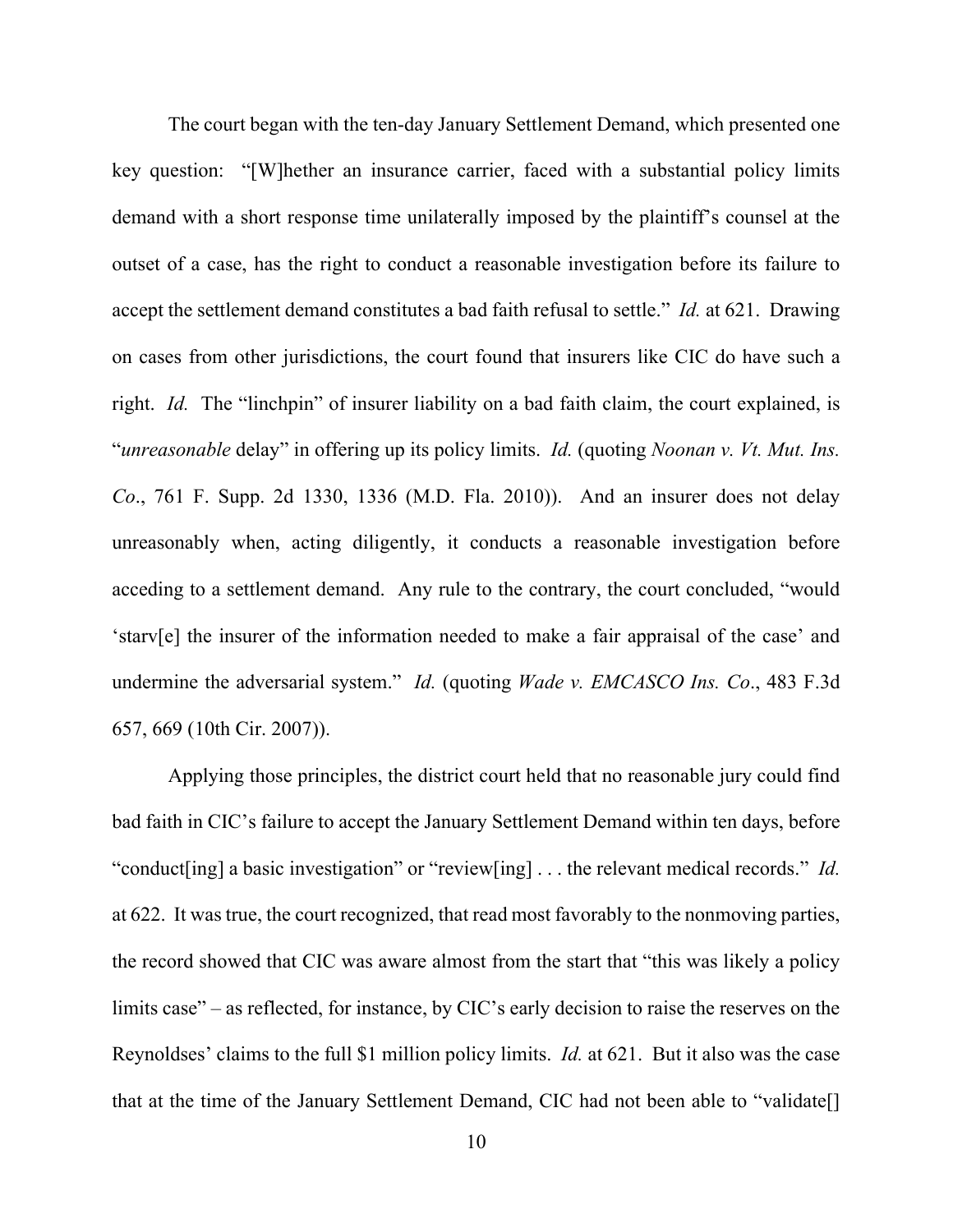that impression with hard medical evidence," *id.*, given that "none of those involved, including CIC staff, outside adjusters, and counsel for the respective parties, had received the MUSC medical records and bills associated with the Reynolds[es]' hospitalization," *id.* at 620. Under those circumstances, the court concluded, no reasonable jury could fault CIC for waiting to review those documents – and then, once they were received, promptly offering the full \$1 million policy limits – instead of acceding to the ten-day deadline imposed by the claimants' counsel. *Id.* at 622.

The court likewise concluded that no reasonable jury could find that CIC acted in bad faith when it refused to accept the terms of the May Settlement Demand. *Id.* at 623. As the district court noted, by the time of this second demand, CIC had received and reviewed the Reynoldses' hospital records and offered to settle for Waymer's full \$1 million policy limits. *Id.* at 622. Now, it was the Reynoldses who refused, instead demanding that CIC both pay Waymer's policy limits *and* agree to litigate – on "nontraditional" terms set by the Reynoldses' counsel, including the waiver of "significant legal rights" – whether and to what extent it was liable for acting in bad faith. *Id.* at 622–23.

As a matter of law, the district court found, refusing to give in to such a demand does not constitute bad faith. To be sure, the court recognized, CIC could have *agreed* to enter into either of the settlement options presented in May. *Id.* at 623. But an insurer's "duty to act reasonably in light of the best interests of its insured . . . does not *require* capitulating to unorthodox demands of a plaintiff's counsel," such as "waiving or abandoning the carrier's important rights and defenses." *Id.* (emphasis added). The challengers' contrary approach, the court reasoned, came with no limits on what claimants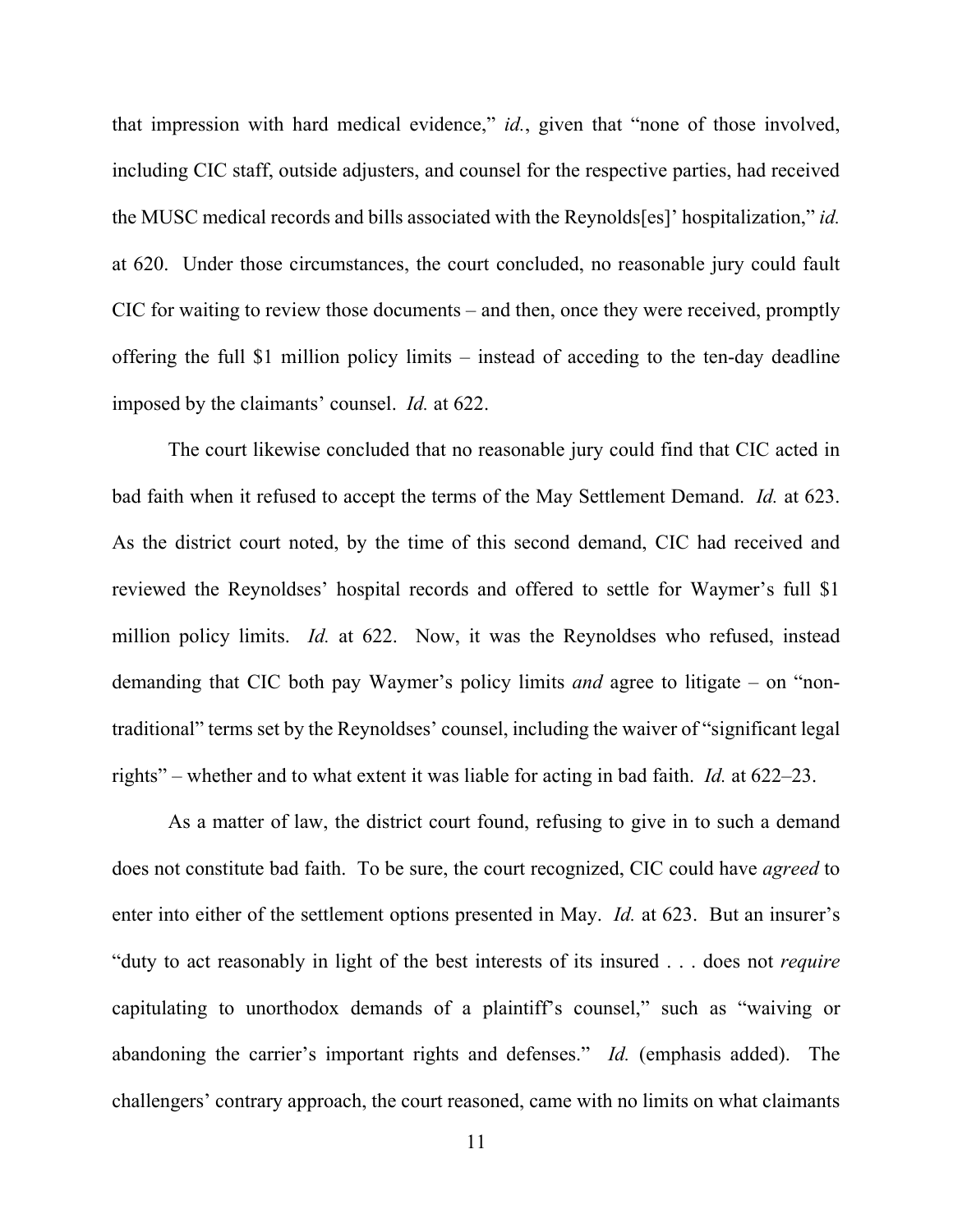could force insurers to give up: Would an insurer be liable in bad faith for refusing to waive its right to trial by jury, or to concede liability for twice the policy limits? *Id.* The "potential for abuse," the court concluded, was "obvious," with plaintiffs able to leverage bad faith litigation to "break the ability of an insurance company to mount proper defenses." *Id.*

Accordingly, the district court granted summary judgment to CIC and dismissed with prejudice the actions against it. *Id.* at 624. Waymer and the Reynoldses timely appealed.

# **II.**

We review the district court's grant of summary judgment de novo, applying the same standard as the district court. *United States v. Ancient Coin Collectors Guild*, 899 F.3d 295, 312 (4th Cir. 2018). Under that standard, viewing the facts and drawing all inferences in the light most favorable to the nonmoving party, summary judgment was appropriate if "the record demonstrates that 'there [wa]s no genuine dispute as to any material fact," and that the movant was "entitled to judgment as a matter of law." *Id.* (quoting Fed. R. Civ. P. 56(a)). On appeal, the parties advance substantially the same arguments against summary judgment that they presented to the district court. And largely for the reasons given by the district court in its opinion, we now affirm the judgment in favor of CIC in these consolidated cases.

The district court correctly concluded that CIC was entitled to summary judgment on the bad faith claim arising out of the January Settlement Demand. As this court has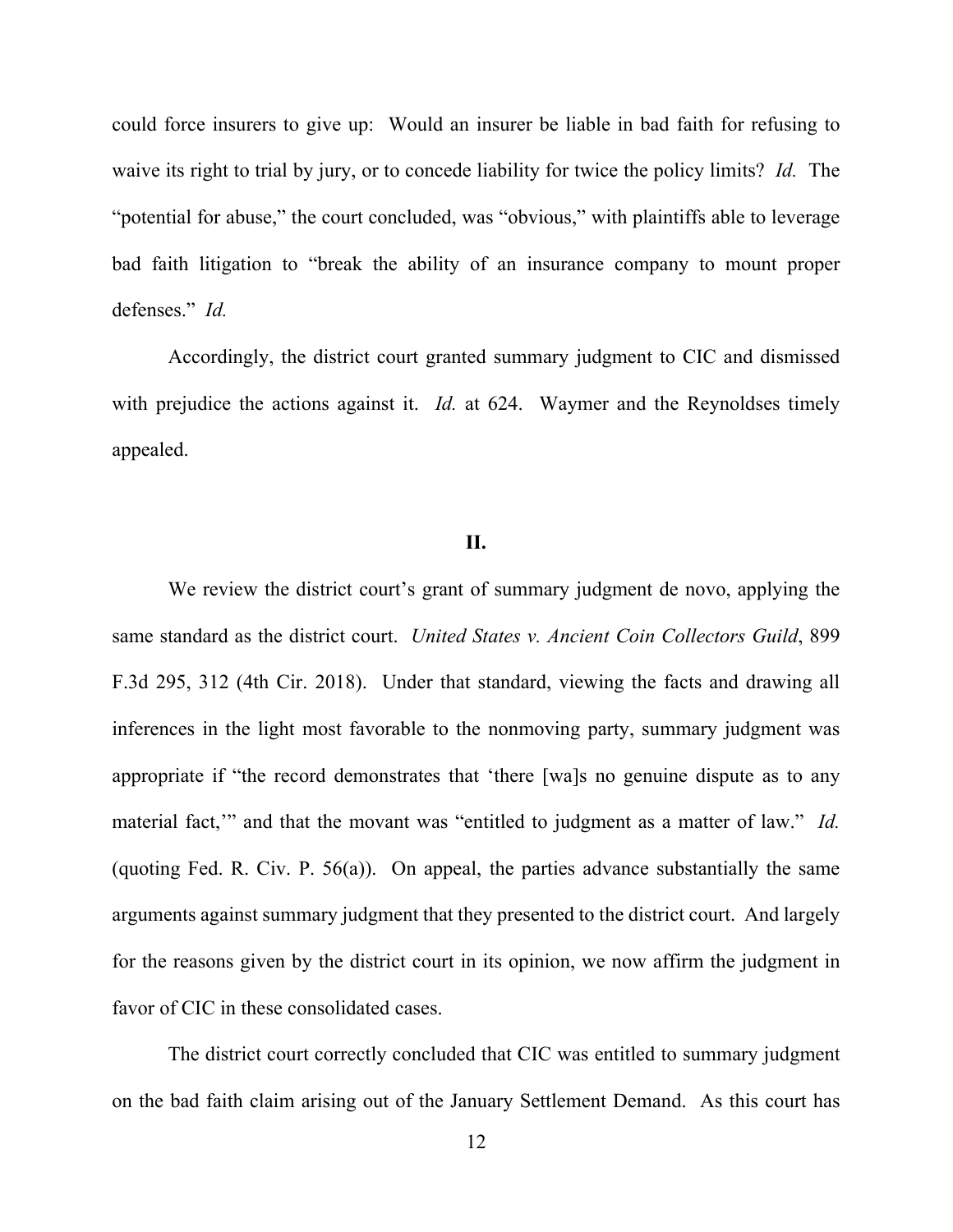recognized, "[i]n South Carolina, an insurer cannot be liable for bad faith refusal to pay proceeds due under an insurance agreement if there exists an objectively reasonable basis for denying the . . . claim." *State Farm Fire & Cas. Co. v. Barton*, 897 F.2d 729, 731 (4th Cir. 1990); *see also Reynolds*, 438 F. Supp. 3d at 620 (citation omitted) (district court explaining that the "critical issue" under South Carolina law is whether there was a "reasonable basis" for failing to settle). South Carolina courts have not weighed in on whether a lack of time to investigate constitutes an objectively reasonable basis for refusing to accede immediately to a short-fuse demand to pay the policy limits. So in this diversity case, the district court was obligated to predict how the South Carolina Supreme Court would answer this question. *See Priv. Mortg. Inv. Servs., Inc. v. Hotel & Club Assocs., Inc*., 296 F.3d 308, 312 (4th Cir. 2002) (citation omitted). Here, the court appropriately relied on ample case law in other jurisdictions indicating that "an insurer, acting with diligence and due regard for its insured, is allowed a reasonable time to investigate a claim; no obligation exists to accept a settlement offer . . . without time for investigation." *Reynolds*, 438 F. Supp. 3d at 621 (quoting *Johnson v. GEICO Gen. Ins. Co.*, 318 F. App'x 847, 851 (11th Cir. 2009) (applying Florida law)). Indeed, as one insurance law treatise put it, "[f]ailure to accept a demand cannot be bad faith if it expired while the insurer's investigation was sufficiently incomplete so as to prevent adequate evaluation of the . . . danger of an excess judgment." 1 New Appleman Insurance Bad Faith Litigation § 2.03[6][d][iv] (2d ed. 2020 update) (internal quotation marks omitted). We see no reason why South Carolina would break from this widespread and reasonable approach to timelimited demands, and the appellants have pointed us to no case law suggesting that it would.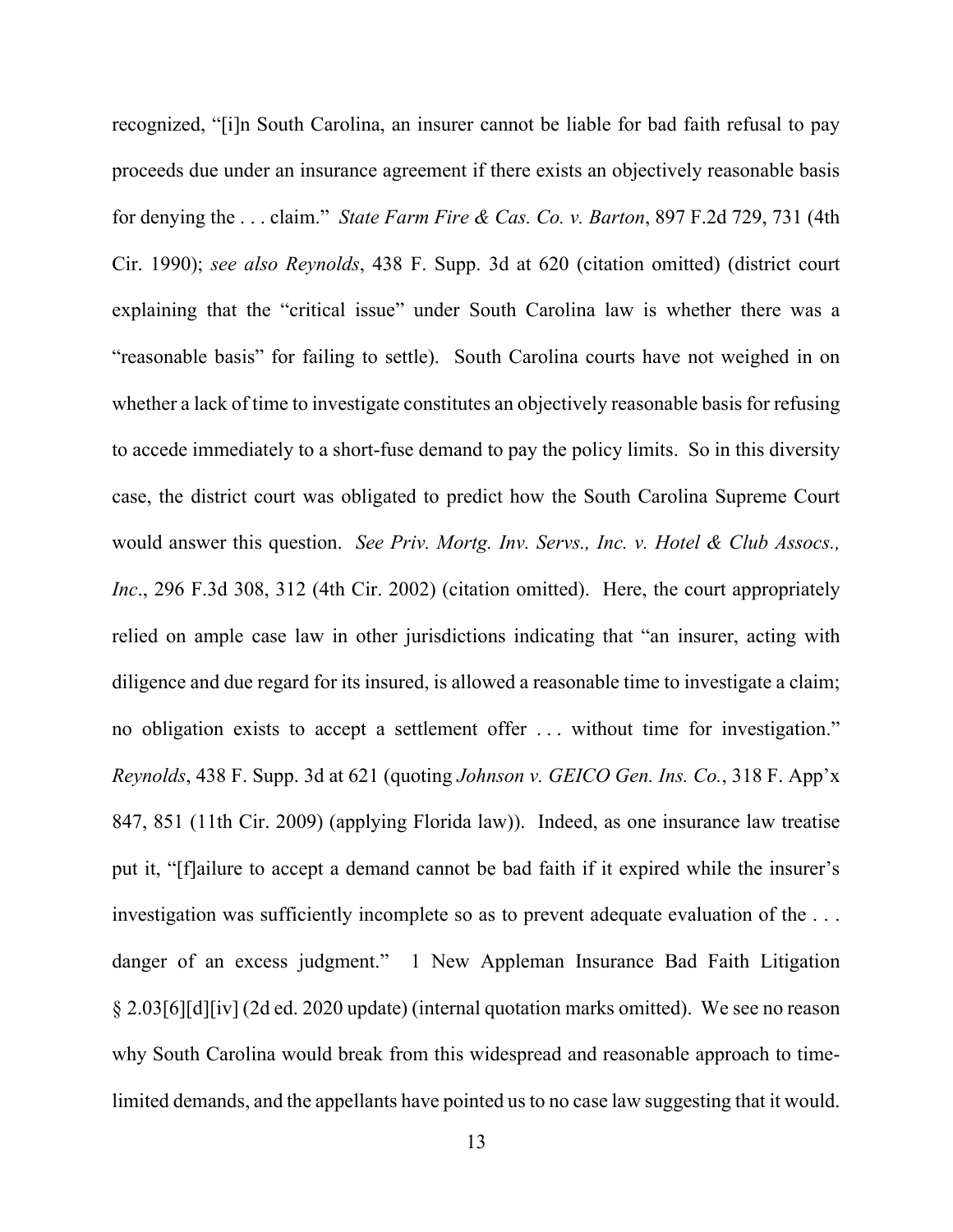Under this standard, we recognize that there will be close cases in which a jury must decide whether under all of the circumstances – including the time limit in a claimant's demand, the information already available to the insurer, and the additional investigation or documentation sought by the insurer – a carrier has acted reasonably in refusing a policylimits settlement offer. But this is not such a case. Rather, we agree with the district court's careful analysis of the record, read in the light most favorable to the nonmoving parties: Though CIC certainly had indications that this serious accident would cause damages at or in excess of Waymer's policy limits, it lacked adequate information or opportunity to evaluate the risk of an excess judgment before the ten-day January Settlement Demand expired, providing it with a reasonable basis for refusing to settle.

The district court likewise properly granted summary judgment to CIC on the claim that it acted in bad faith in refusing to agree to the Reynoldses' May Settlement Demand. Again, South Carolina courts have yet to confront such "unorthodox" settlement demands, *Reynolds*, 438 F. Supp. 3d at 623, or provide direct guidance on whether an insurer acts in bad faith by refusing to settle a claim on terms that would require it to give up significant rights in future bad faith litigation. But as the parties and the district court recognized, insurance litigants in Florida have come up with similar settlement proposals that seek to channel litigation over allegations of bad faith failure to settle accident claims. *See id.* (discussing *Cunningham v. Standard Guar. Ins. Co*., 630 So. 2d 179, 181 (Fla. 1994)). And although Florida courts have "bless[ed]" such agreements when entered into voluntarily, the district court reasoned, they also have "appropriately held that a refusal to enter into [one] did not constitute bad faith." *Id.* (citing *Berges v. Infinity Ins. Co.*, 896 So.